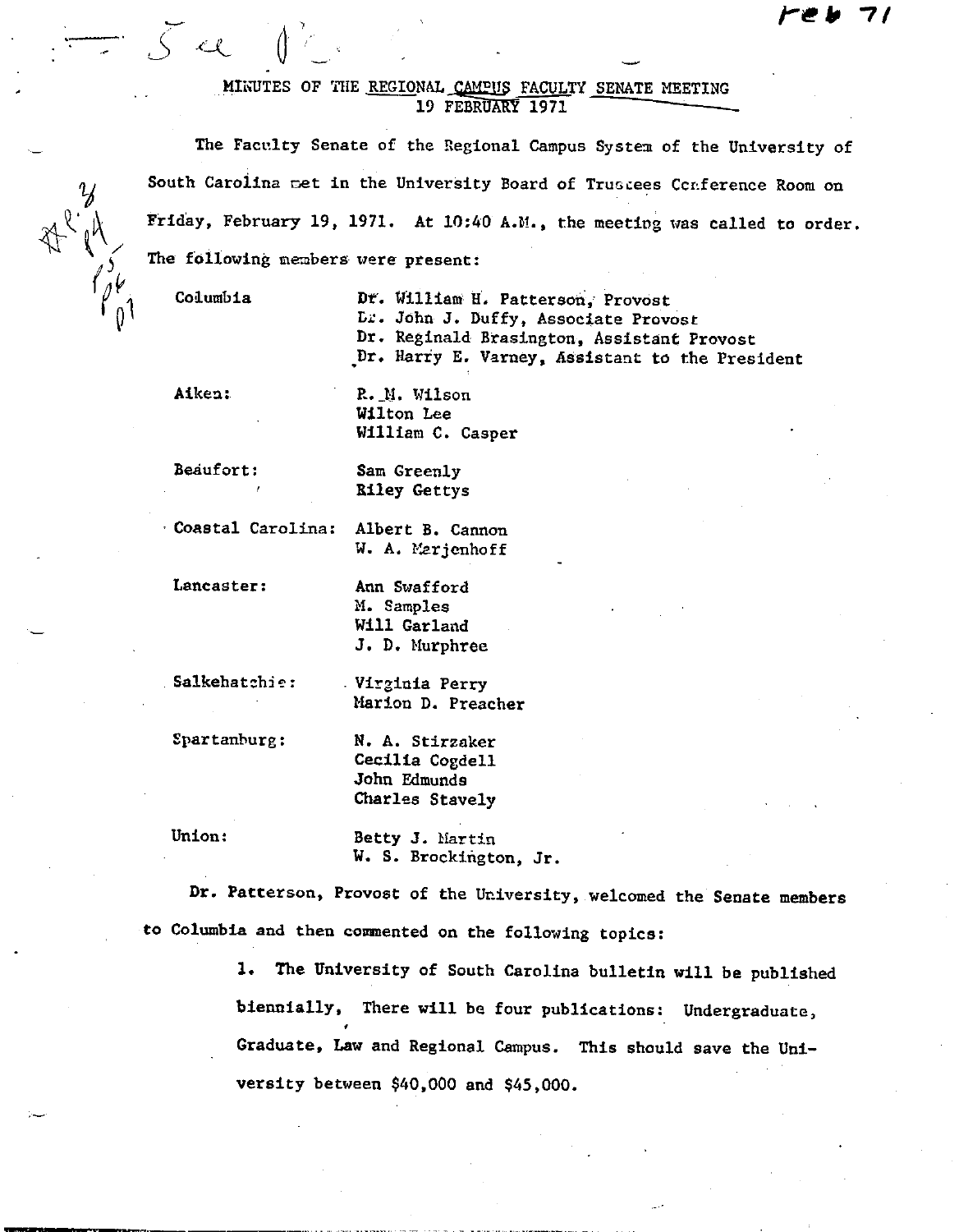2. The Regional Campus faculty manual will be ready for the Southern Association Visitation April 25 through April 28. 3. The new grading system will go into effect the summer of 1971. All F's will be deleted from the student's record, however the D's will be retained. Beginning in the summer the lowest grade to be earned will be a C. All suspensions will be for a twelve month period. The student must pass one-half of the courses he is taking.

4. To avoid the lame duck period following Christmas Vacation, the University has adopted a new calendar. Under this calendar fall registration will be prior to Labor Day with classes beginning the day following L4bor Day. The new semester will be 42 days in length instead of the present 45 days. In order to instigate the new calendar Summer School will meet 6 days per week this summer.

Dr. Edmunds asked Dr. Sullivan to give a progress report on the writing of the Regional Campus Faculty manuel. Dr. Sullivan said that the Columbia manual had been partitioned and assigned to the committee members for rewriting. He said that the committee was tvo-thirds through the writing of the first draft and that it should be finished by the end of the day. There will be two faculties; a regional campus senate faculty and the local campus faculty. The major changes will be the methods for promotion and tenure.

Dr. Edmunds asked Dr. Duffy how the manual will be ratified. Dr. Duffy said the manual will be sent to each campus for approval. The faculties will have responded by the Hay meeting and the manual will be adopted .

-2-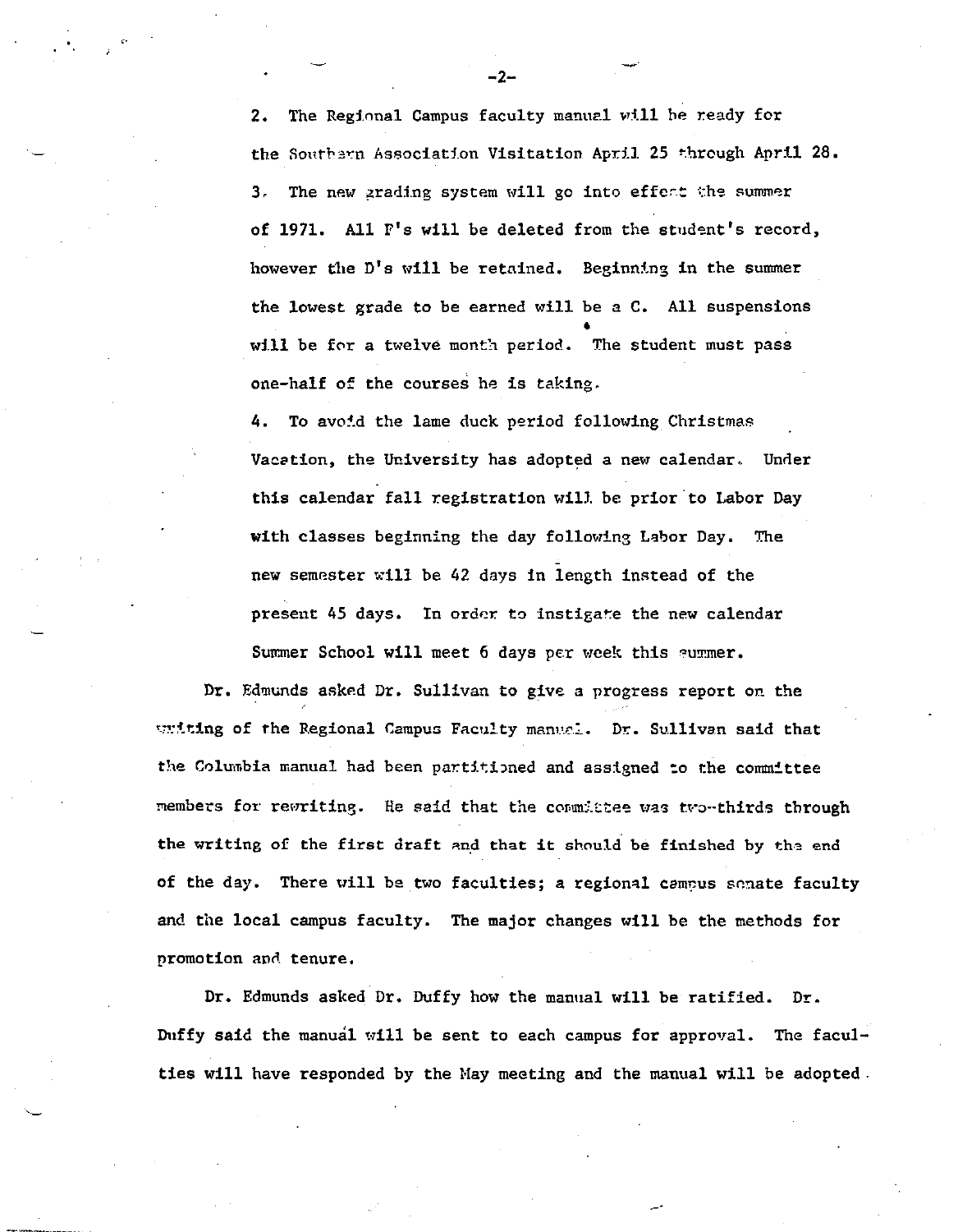Dr; Duffy told the Senate that the Southern Association committee will visit the University from April 25 through April 28. Dr. McKee of Mississippi State University will be the Chairman of the committee. He said that since John Barker had resigned as head of the Southern Association the committee may want to visit the Regional Campuses.

Dr. Duffy said that the University has established some new programs. One is the Experimental College, with Dr. Duffy, Dr. Brasington, and Mr. Singleton as Regional Campus representatives another is the university without walls, Experimental programs can be taught on the Regional Campuses provided they are approved by the faculty and Higher Education Commission. Dr, Duffy said the information about these programs is available. He also commented on independent study and the contemporary university, He said that Audio-Tutorial programs are being used at the University, particularly in the biology department. He that tours of the Audio-Tutorial facilities could be arranged for interested groups.

Dr. Duffy said that a recent conference sponsored by the Southern Regional Education Board in Columbia was very rewarding. The conference 1 was concerned with the recruiting of minority group students. Participants included representatives from each regional campus and black community,

Dr. Duffy said that he was impressed with the response the Regional Campus faculty had given the Teacher Training Program. He said that Johnny McFadden, a teacher of the year in North Carolina, and David Hamby, who is working on his doctorate at the University, would be touring the state working with the Teacher Training Program.

Dr. Duffy noted that the Financial Aid Program for the Regional Campuses would be funded from \$400,000 to \$700,000. The funds would be used to promote student aid. The University is looking for someone to

-J-'··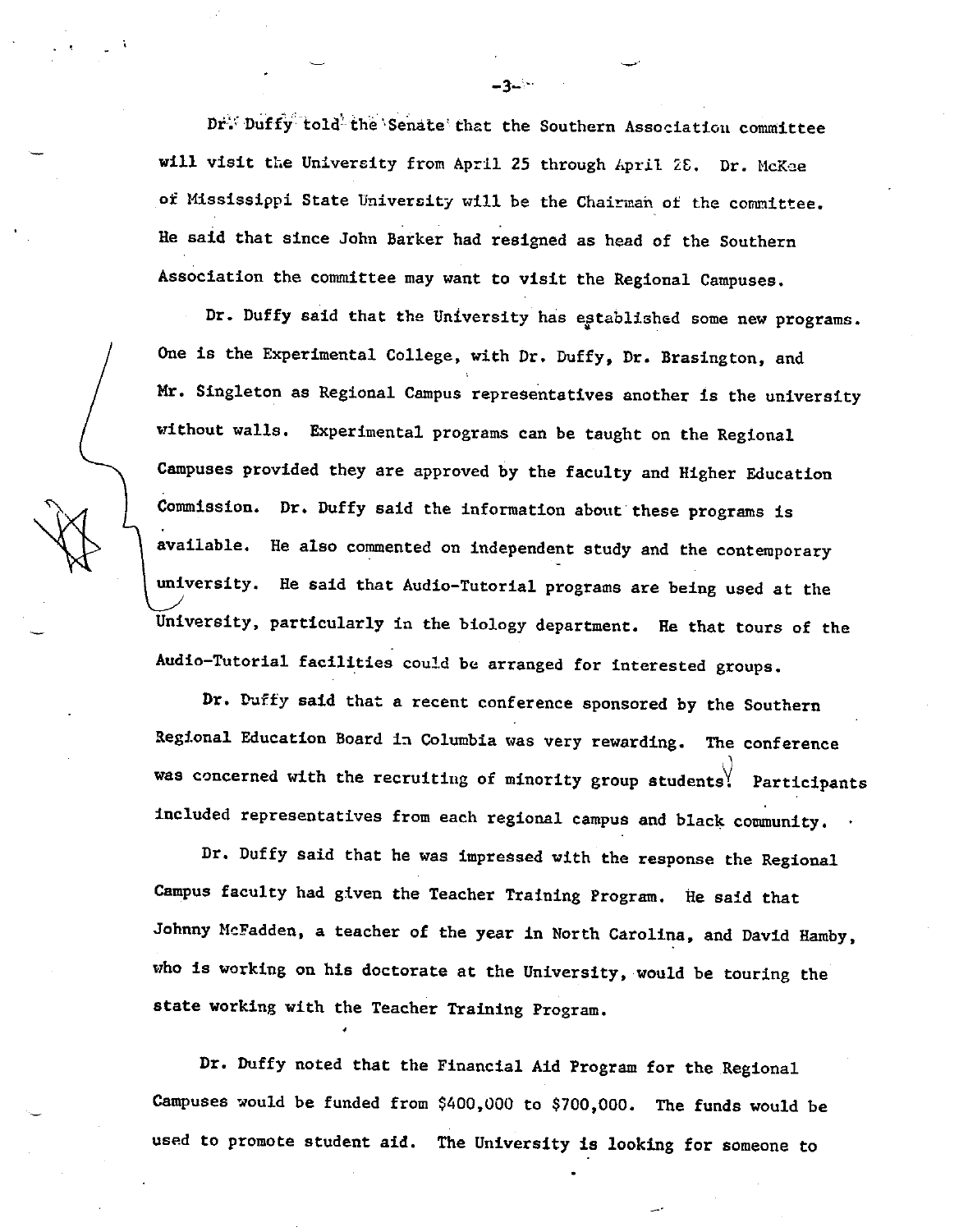to coordinate the Financial Aid Program. The position will begin July 1, 1971.

Dr. Duffy said that in his opinion associate degree programs should be planned so that the credits earned in this program would transfer into the bachelor degree program. He also noted that his position has not gone unchallenged. Dr. Duffy then said that the Regional Campus faculty should have input to the departments in Columbia to effect change in the curriculum.

Dr. Brasington informed the senate that the Teacher Training Program would be funded at \$100,000 level. The participants would receive \$15 per day plus travel expenses. Most of the money would stay in the Regional Campus system for faculty and students. There would be a team leader from each campus to coordinate the local program. There would be three, two or three day workshops this spring semester. The first one being the first of April.

Dr. Duffy said that participants may receive six hours credit for participating in this program. He also noted that the Southern Association would soon require at least one years work beyond the masters degree for teaching in two year institutions. Dr. Duffy said that the director of each campus had been given the number of participants to be selected from each campus and that the directors would make the selection.

Dr. Duffy again commented on input to departments. He noted that  $\%$ ohn Kimmev, of the English department, had requested a meeting of Regional Campus English faculty in the spring so that they can get input for textbook and curriculum changes. The sociology department will allow faculty members to use any textbook they desire. The history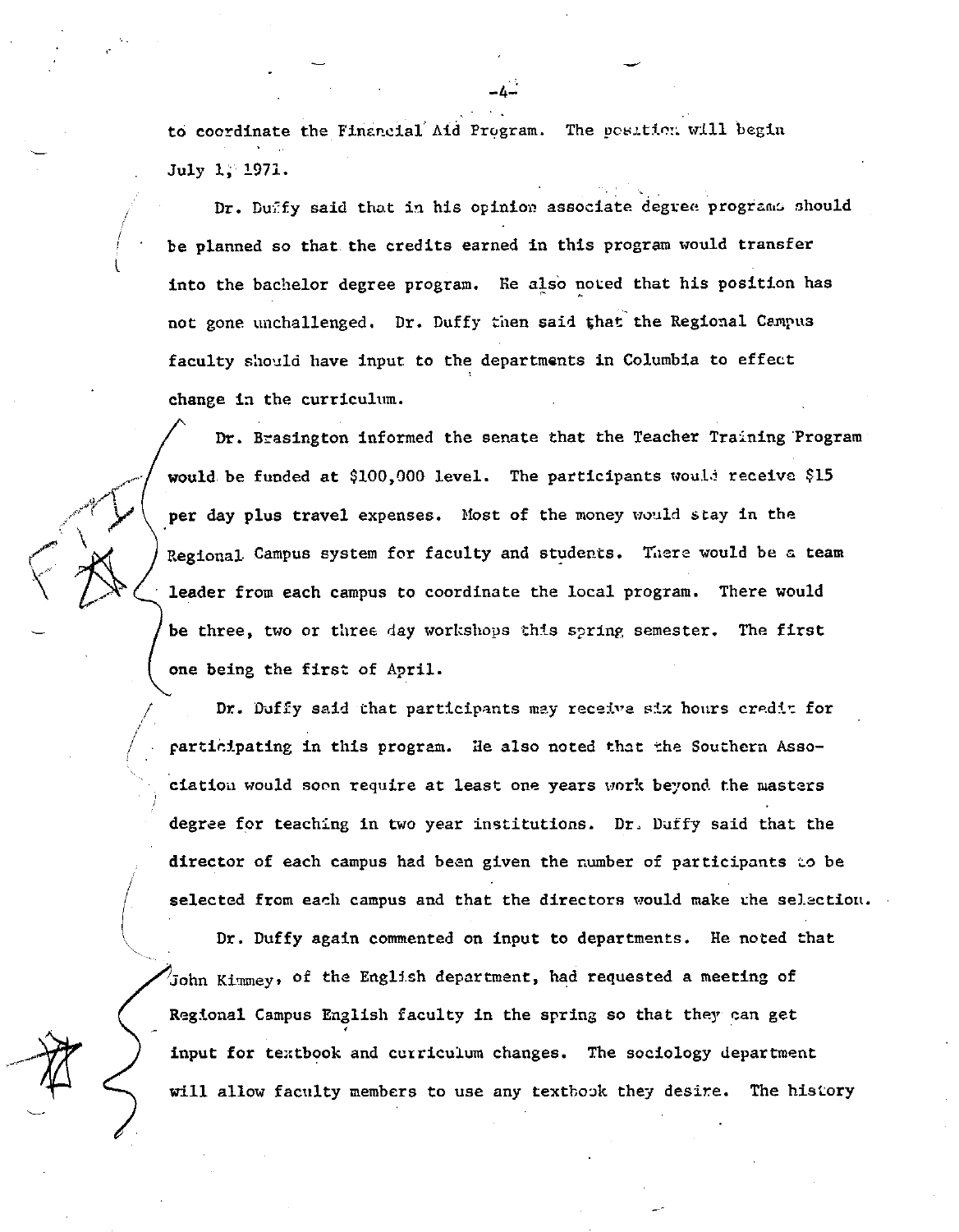faculty may do the same for courses beyond 101 and 102. We then said that it was the faculty members responsibility to communicare with his department concerning the use of textbooks. Dr. Duffy said that all grievances of the Regional Campus faculty would be heard by the Regional Campus Faculty Welfare Committee.

Dr. Edmunds asked Dr. Duffy how much influence the Regional Campus system has in determining University policy. Dr. Duffy said that senate had just as much influence with the Provost as the Main Campus.

The only item under old business was the University of South Carolina Regional Campus Conference Constitution. After much debate a motion was made to postpone action until that next senate meeting and in the interim all admendments would be circulated to the senate members for their study. The motion was seconded and passed.

The following motions were introduced under new business:

- 1. Propose that diplomas issued by a Regional Campus shall state when and where they are awarded.
- 2. Propose that the Faculty Welfare Committee study the South Carolina Employees Retirement Association and make a full report to the senate at the next meeting. The motion was seconded. The motion was amended to insert the term written between

the terms full and report.

The admendment was seconded and passed. The motion was passed.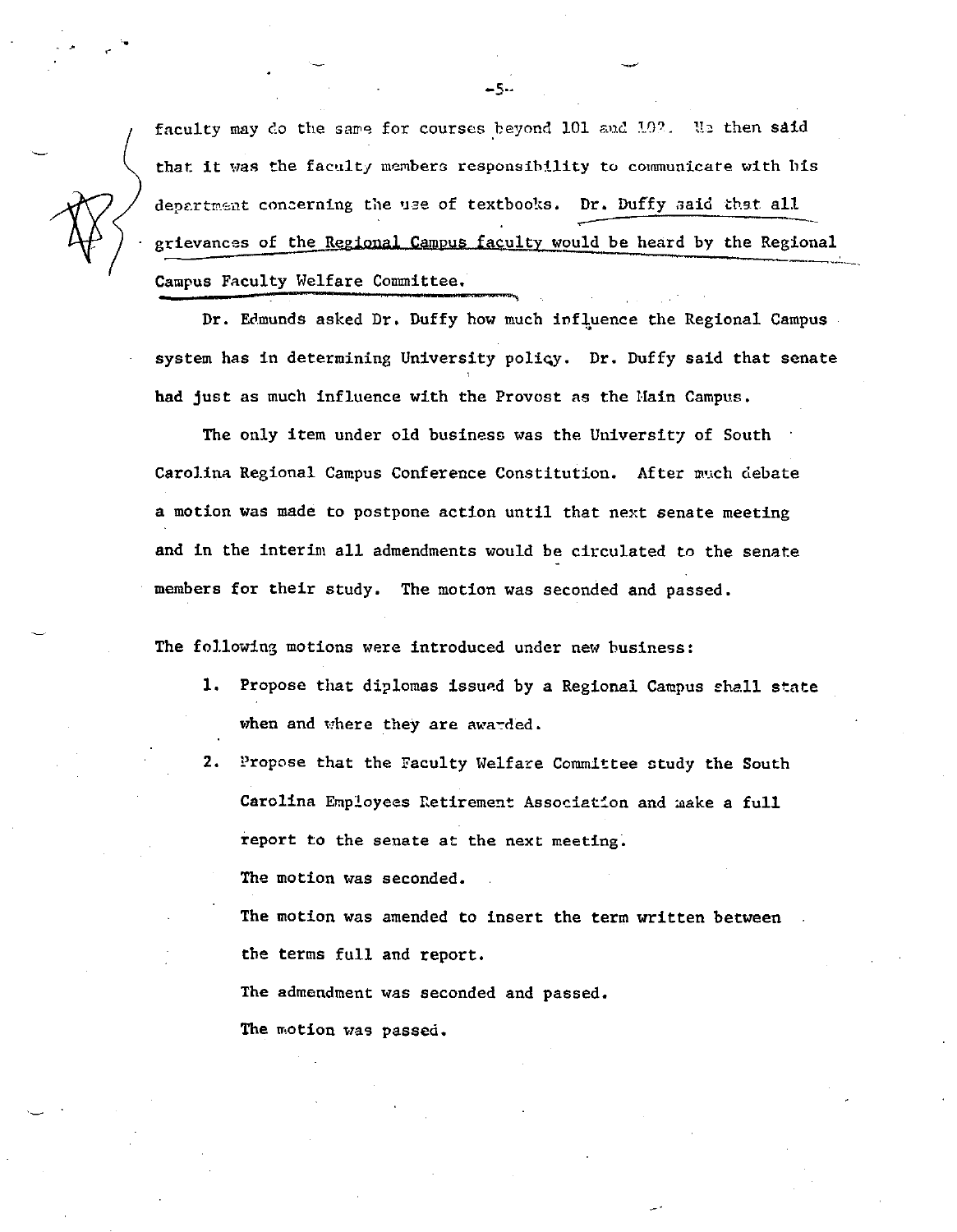Dr. Edmunds questioned Dr. Varney, Assistant to the President, concerning the meaning of rank on the Regional Campus.

-6-

• <

Dr. Varney answered if we did not understend by now we should get jobs elsewhere. Rights and privileges are within the Regional Campus system and Spartanburg was against this to begin with.

Dr. Duffy spoke on the meaning of rank•and tenure. 1. Tenure - Should a campus close tenure faculty members will be given first choice and the position will not be filled until these people are provided with jobs. 2. Increase in rank means an increment in salary of \$1000. **3.** Rank aids in the transfer to another institution, members serving in a system at the\_instructors level for several years would have difficulty going to another institution.

Dr. Edmunds asked the senate why did we not have a voice in the policy decisions of the University. Why do we let the Main Campus dictate policy to the seven other campuses?

 $\curvearrowright$  Dr. Sullivan of Coastal Carolina remarked that we (Spartanburg)  $\mathbf{p}$  is a separate campus or stay within the present system.

Dr. Duffy commented that the Regional Campus committees are moribund and that is the senate's fault. The system is so structured that.we can make proposals to the Provost, and the Administration cannot respond to aimless parriage.

Dr. Duffy announced that we would meet at 1:00 p.m. at Hires House for lunch. The Regional Campus faculty manual committee will meet with Dr. Duffy after. lunch.

Dr. Brasington gave directions to the Hires House and told how the bill was to handled.